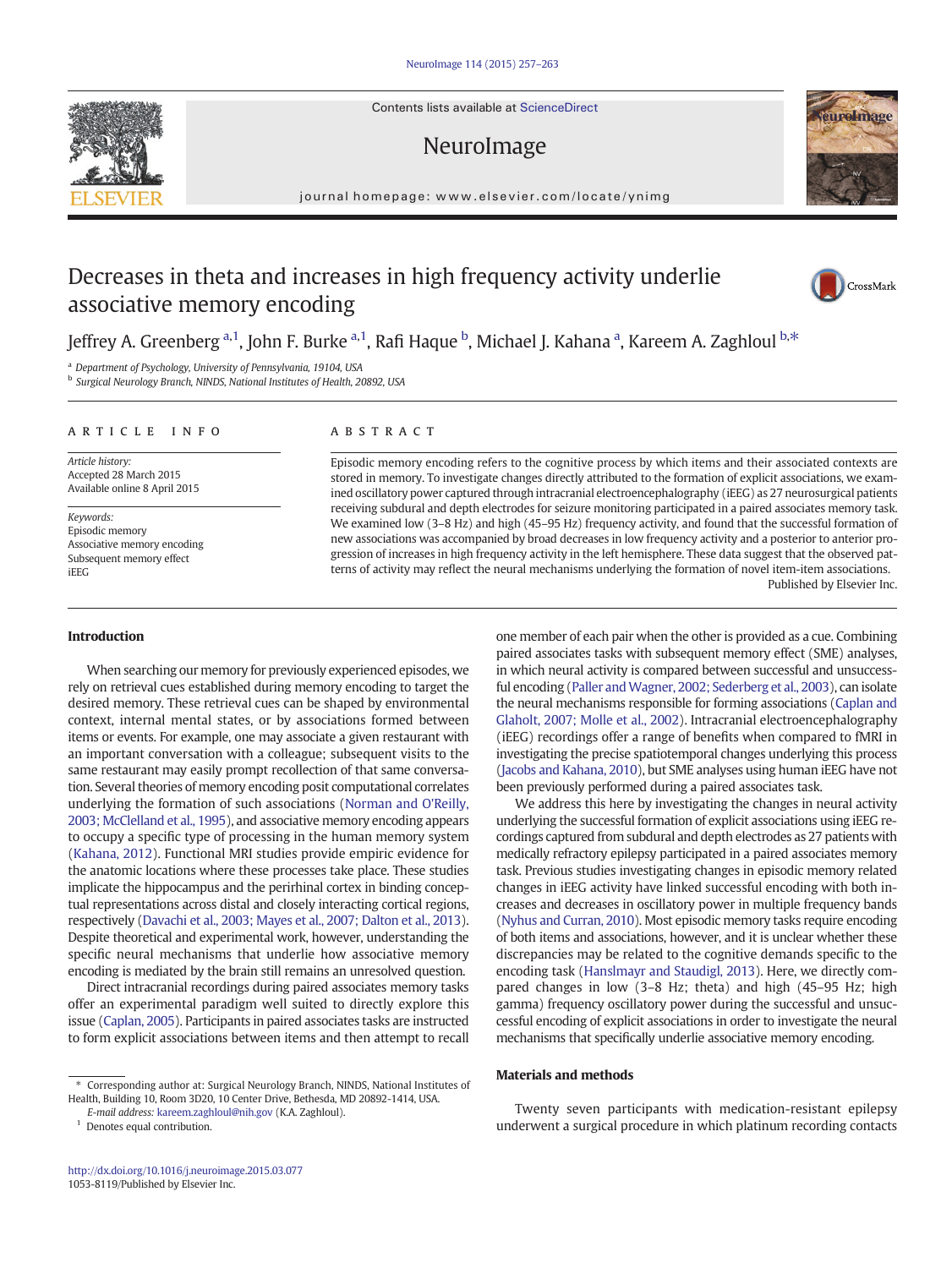# Table 1

Patient demographics, behavioral performance, and electrode counts. The table shows the gender, age, the number of items seen during the paired associates task (# items), the percent recall, and the number of bipolar pairs of electrodes for each patient (#BPD). In addition, a hospital code for each patient indicates where data were collected: Thomas Jefferson University Hospital (T), the University of Pennsylvania (U), and the National Institutes of Health (N).

| Patient        | Gender | Age | # items | % correct | # BPD |
|----------------|--------|-----|---------|-----------|-------|
| T1             | M      | 33  | 300     | 44.0      | 105   |
| T <sub>2</sub> | M      | 23  | 148     | 39.2      | 109   |
| T <sub>3</sub> | F      | 48  | 100     | 39.0      | 84    |
| T <sub>4</sub> | M      | 33  | 200     | 72.0      | 46    |
| T <sub>5</sub> | M      | 45  | 200     | 31.0      | 86    |
| T <sub>6</sub> | M      | 23  | 200     | 75.5      | 78    |
| T7             | M      | 29  | 200     | 65.0      | 63    |
| T8             | F      | 20  | 700     | 77.9      | 126   |
| T9             | M      | 20  | 500     | 31.6      | 140   |
| T10            | M      | 50  | 200     | 26.5      | 105   |
| T11            | M      | 18  | 200     | 25.5      | 91    |
| T12            | M      | 57  | 100     | 12.0      | 50    |
| U1             | M      | 20  | 200     | 35.5      | 130   |
| U <sub>2</sub> | M      | 37  | 200     | 18.5      | 123   |
| U <sub>3</sub> | M      | 40  | 100     | 11.0      | 46    |
| U <sub>4</sub> | F      | 25  | 100     | 13.0      | 160   |
| N1             | M      | 13  | 180     | 40.6      | 51    |
| N2             | F      | 52  | 300     | 26.3      | 54    |
| N3             | M      | 22  | 180     | 21.7      | 84    |
| N <sub>4</sub> | M      | 49  | 360     | 14.4      | 52    |
| N <sub>5</sub> | F      | 44  | 276     | 14.5      | 94    |
| N <sub>6</sub> | M      | 31  | 120     | 83.3      | 151   |
| N7             | F      | 54  | 240     | 25.0      | 104   |
| N8             | F      | 25  | 240     | 24.6      | 71    |
| N9             | F      | 33  | 300     | 38.0      | 90    |
| N10            | M      | 40  | 240     | 25.42     | 91    |
| N11            | F      | 30  | 434     | 58.3      | 79    |

were implanted subdurally on the cortical surface, as well as deep within the brain parenchyma. In each case, the clinical team determined the placement of the contacts so as to best localize epileptogenic regions. Data were collected at three different facilities: Hospital of the University of Pennsylvania (UP; Philadelphia, PA), Thomas Jefferson University Hospital (TJ; Philadelphia, PA), and the Clinical Center of the National Institute of Health (NIH; Bethesda, MD). The research protocol was approved by the institutional review board at each hospital, and informed consent was obtained from the participants and their guardians. All patients participated in the paired associates task during their stay at these hospitals (see Table 1).

#### Paired associates task

In each trial of the paired associates task, patients were first shown a list of study word pairs, and then later cued with one word from each pair selected at random. Patients were instructed to recall each cue word's partner from the corresponding study word pair list. Lists were composed of four pairs of common nouns, chosen at random and without replacement from a pool of high-frequency nouns (http://memory. psych.upenn.edu/WordPools). Words were presented sequentially and appeared in capital letters at the center of the screen. During the study period (encoding), each word pair was preceded by an orientation stimulus (a row of capital X's) that appeared on the screen for 300 ms, followed by a blank interstimulus interval (ISI) of 750 ms with a jitter of 75 ms. Word pairs were then presented on the screen for 2500 ms, followed by a blank ISI of 1500 ms with a jitter of 75 ms. During the test period (retrieval), one randomly chosen word from each study pair was shown, and the participant was asked to recall the other word from the pair by vocalizing a response into a microphone. The length, in items, between the pair of words presented during study and the cue word given at retrieval varied and is termed the study-test lag.

Each cue word was preceded by an orientation stimulus (a row of question marks) that appeared on the screen for 300 ms, followed by a blank ISI of 750 ms with a 75 ms jitter. Cue words were then presented on the screen for 3000 ms, followed by a blank ISI of 4000 ms. Participants could vocalize their response any time during the recall period after cue presentation. Vocalizations were digitally recorded and then manually scored for analysis. Responses were designated as correct (and considered successfully encoded) if the correct word was retrieved following the cue. Participants could also respond with a word that was not paired with the cue (intrusions) or with the word 'pass' or with no vocalization (pass).

In the main analyses, we compared EEG power during the presentation of items between correct and pass trials, excluding all intrusions. See Fig. 1a for a visual representation of the paradigm. The primary contrast of interest is the comparison of correct recalls and incorrect recalls. However, because there are many ways in which the participant can make an



Fig. 1. a) Paired associates episodic memory task. In each trial, pairs of words are presented on the screen during encoding. Subsequently during retrieval, one word from each pair is randomly chosen and presented, and participants are instructed to vocalize the associated word. Timing of word and cue presentation are shown in the inset. b) Electrode coverage across all 27 participants. Colors correspond to the number of participants with electrodes contributing to each spatial region. Only anatomic regions with electrode contributions from at least five participants were included for group analyses. c) Mean response times in milliseconds, for each response type, across all participants. Error bars represent standard error of the mean. Bars represent response times for correct (Corr), intra-list intrusions (ILI), prior-list intrusions (PLI), extra-list intrusions (ELI), and pass trials. d) Probability of correct recall for all study-test lags averaged across all participants. Error bars represent standard error of the mean.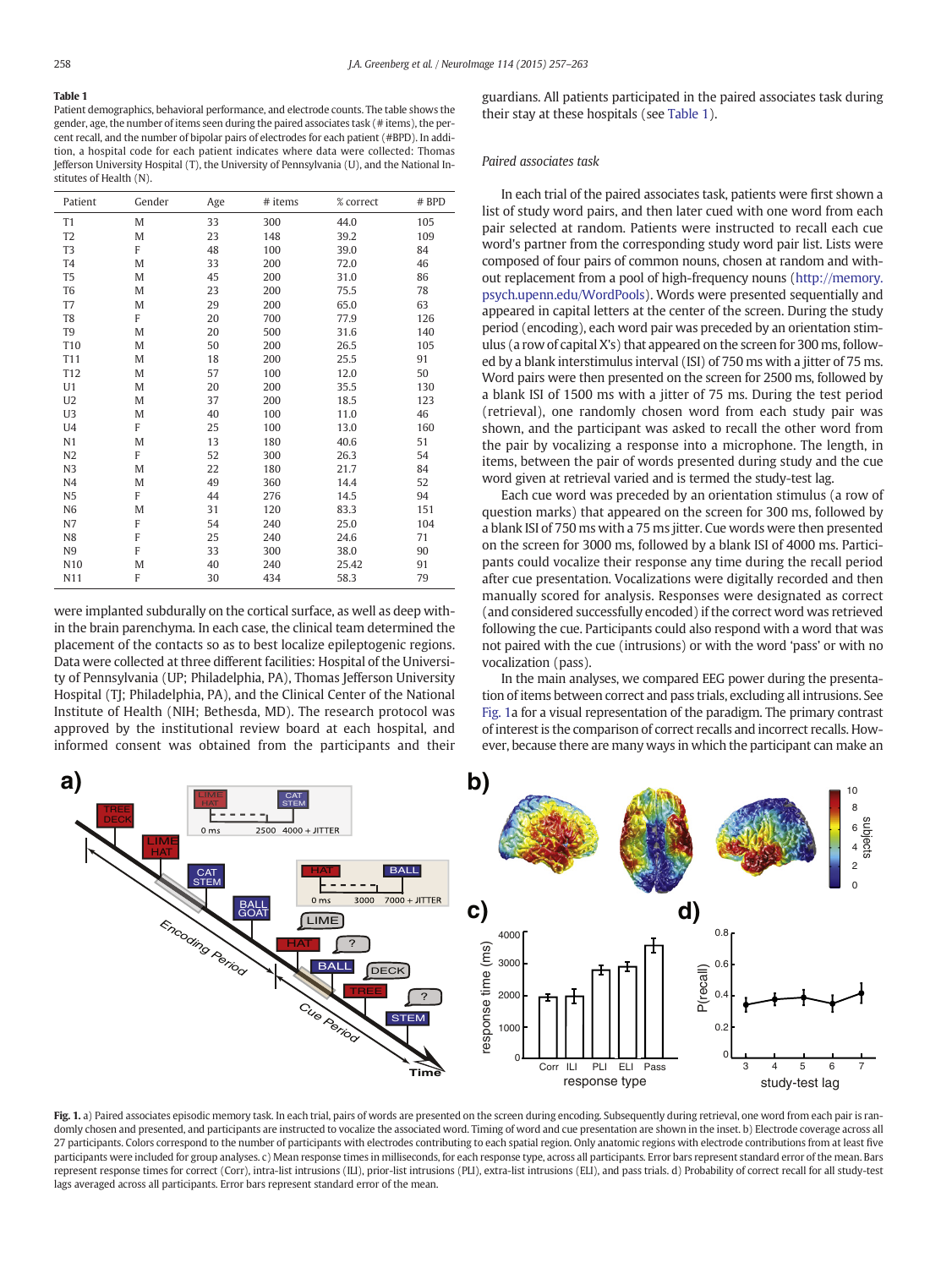incorrect response in the paired associates task, we only consider an incorrect trial as one in which the participant did not make any response at all or vocalized a word to indicate they forgot the association (e.g. "pass"). Recalls in which the participant incorrectly retrieved a word that was not paired with the cue item (intrusions) were not considered in this analysis. Because, intrusions involve the retrieval of episodic associations, albeit the wrong associations, we omitted intrusions in order to explicitly examine the encoding mechanisms that support the subsequent retrieval of episodic associations.

#### Intracranial EEG recordings and bipolar electrode pairs

Data from our 27-patient database were collected in collaboration with three different hospitals. Whereas each hospital used the same general implantation procedures and data-acquisition techniques, our analysis had to account for technical details that varied by institution. Intracranial EEG (iEEG) data were recorded using a Nihon Khoden (TJ, NIH) or Nicolet (UP) EEG data acquisition system. Depending on the amplifier and the discretion of the clinical team, the signals were sampled at 400, 500, 512, 1000, or 2000 Hz. Signals were referenced to a common contact placed either intracranially or on the scalp or mastoid process. All recorded traces were resampled at 256 Hz, and a fourthorder 2-Hz stop-band Butterworth notch filter was applied at 60 Hz to eliminate electrical line noise. The testing laptop sent  $+/-5$  V analog pulses, via an optical isolator, into a pair of open lines on the clinical recording system to synchronize the electrophysiological recordings with behavioral events.

We collected electrophysiological data from subdural and depth recording intracranial contacts (AdTech; Racine, WI). Subdural contacts were arranged in both grid and strip configurations with an intercontact spacing of 10 mm. Depth contacts (six to eight linearly arranged contacts spaced 6–8 mm apart) were placed in 13 out of 27 patients; all depth contacts were placed in the medial temporal lobe. Contact localization was accomplished by coregistering the postoperative computed tomographies (CTs) with the postoperative MRIs using FSL [FMRIB (Functional MRI of the Brain) Software Library] BET (Brain Extraction Tool) and FLIRT (FMRIB Linear Image Registration Tool) software packages. Preoperative MRIs were used when postoperative MRIs were not available. The resulting contact locations were mapped to both Montreal Neurological Institute (MNI) and Talairach space using an indirect stereotactic technique and OsiriX Imaging Software DICOM viewer package.

iEEG data were analyzed from bipolar pairs of electrodes in order to increase the signal-to-noise ratio of obtained recordings. Bipolar referencing is superior to the average referential montage in minimizing muscular artifacts in intracranial EEG (Kovach et al., 2011), and we used bipolar referencing to eliminate such confounds when analyzing the neural signal (Nunez and Srinivasan, 2006). We defined the bipolar montage in our dataset based on the geometry of iEEG electrode arrangements. For every grid, strip, and depth probe, we isolated all pairs of contacts that were positioned immediately adjacent to one another; bipolar signals were then found by differencing the signals between each pair of immediately adjacent contacts (Anderson et al., 2010; Burke et al., 2013). The resulting bipolar signals were treated as new virtual electrodes (henceforth referred to as electrodes throughout the text), originating from the midpoint between each contact pair. All subsequent analyses were performed using these derived bipolar signals. In total, our dataset consisted of 2463 bipolar electrodes (see Table 1 for a breakdown of the number of electrodes from each patient).

In order to identify and remove any artifacts in the recorded data, we applied a kurtosis threshold of 5 to the raw EEG data separately for each participant and electrode during each trial. Across participants,  $87.3\% \pm$ .95% (mean  $\pm$  SEM) of the experimental events remained after this artifact rejection procedure.

## Data analyses and spectral power

To quantify memory-related changes in spectral power, we convolved the downsampled (256 Hz) bipolar iEEG signals with complex-valued Morlet wavelets (wave number 7) to obtain magnitude information (Addison, 2002). We used 30 logarithmically-spaced wavelets ranging from 2 to 95 Hz. We squared and log-transformed the magnitude of the continuous-time wavelet transform to generate a continuous measure of instantaneous power. We normalized power by z-scoring within each electrode and each frequency with respect to the mean and standard deviation of each experimental session. We focused our analysis on two bands: a low frequency activity (LFA) band (3–8 Hz, theta), and a high frequency activity (HFA) band (45–95 Hz, gamma).

To examine differences in spectral power during memory encoding, we averaged the instantaneous power across the encoding period for each word presentation (0–4000 ms relative to when the words appeared on the screen). For every electrode and encoding period, we calculated the difference in spectral power during memory formation (subsequent memory effect; SME) by calculating a t-statistic on the distribution of average power values associated with all successful and unsuccessful trials in both frequency bands. For all SME analyses, we defined unsuccessful trials as studied word pairs that did not elicit a correct response or intrusion at test.

To investigate the changes in spectral power during memory encoding in greater temporal detail, we binned the continuous-time instantaneous power into 600 ms epochs incremented every 80 ms starting 1000 ms before word onset and lasting until 4000 ms after word onset, yielding 56 total temporal epochs surrounding each stimulus presentation. 600 ms epochs were chosen so that each window contained at least one cycle of the lowest frequency analyzed (3 Hz). We averaged the instantaneous power over each bin.

#### Anatomical localization

To identify whether a particular anatomical area exhibited taskrelated changes in power, we grouped spatially similar electrodes from different participants into different anatomic regions. We segregated electrodes into seven anatomic regions, chosen based on their relevance to the task being analyzed (left and right frontal lobes, left and right temporal lobes, left and right medial temporal lobe regions that included the hippocampus, and a bilateral visual region) (Lancaster et al., 2000; Manning et al., 2011). All anatomic regions except the MTL region were defined using Brodmann Areas. The frontal lobe was defined as Brodmann Areas 9, 10, 11, 44, 45, 46, and 47; the temporal lobe was defined as Brodmann Areas 20, 21, and 22, and the visual region was defined as Brodmann Areas 17, 18, 19, and 37. For the MTL/hippocampal region, a clinician experienced in neuroanatomical localization manually reviewed postoperative CTs and MRIs to accurately identify all depth contacts located within the medial temporal lobe (Lega et al., 2011; Serruya et al., 2014). A bipolar electrode pair was categorized into an anatomic region if at least one contact within the pair was determined to lie within the structure.

For each patient and each of the seven anatomic regions, we obtained an average SME t-statistic for each region, temporal epoch, and frequency band by averaging the SME t-statistics across all individual electrodes located within that anatomic region. In order to determine whether a given anatomic region exhibited significant changes in activity across patients during successful memory encoding, we compared the distribution of SME t-statistics across patients for a given anatomic region and frequency band to zero using a paired t-test. We used a false discovery rate (FDR) procedure with  $q = 0.1$  applied to all pvalues from all anatomical regions to correct for multiple comparisons (Genovese et al., 2002).

To determine the spatial distribution of changes in low and high frequency power with successful memory encoding, we also created 760 smaller regions of interest (ROI) evenly spaced every  $9.88 \pm 1.26$  mm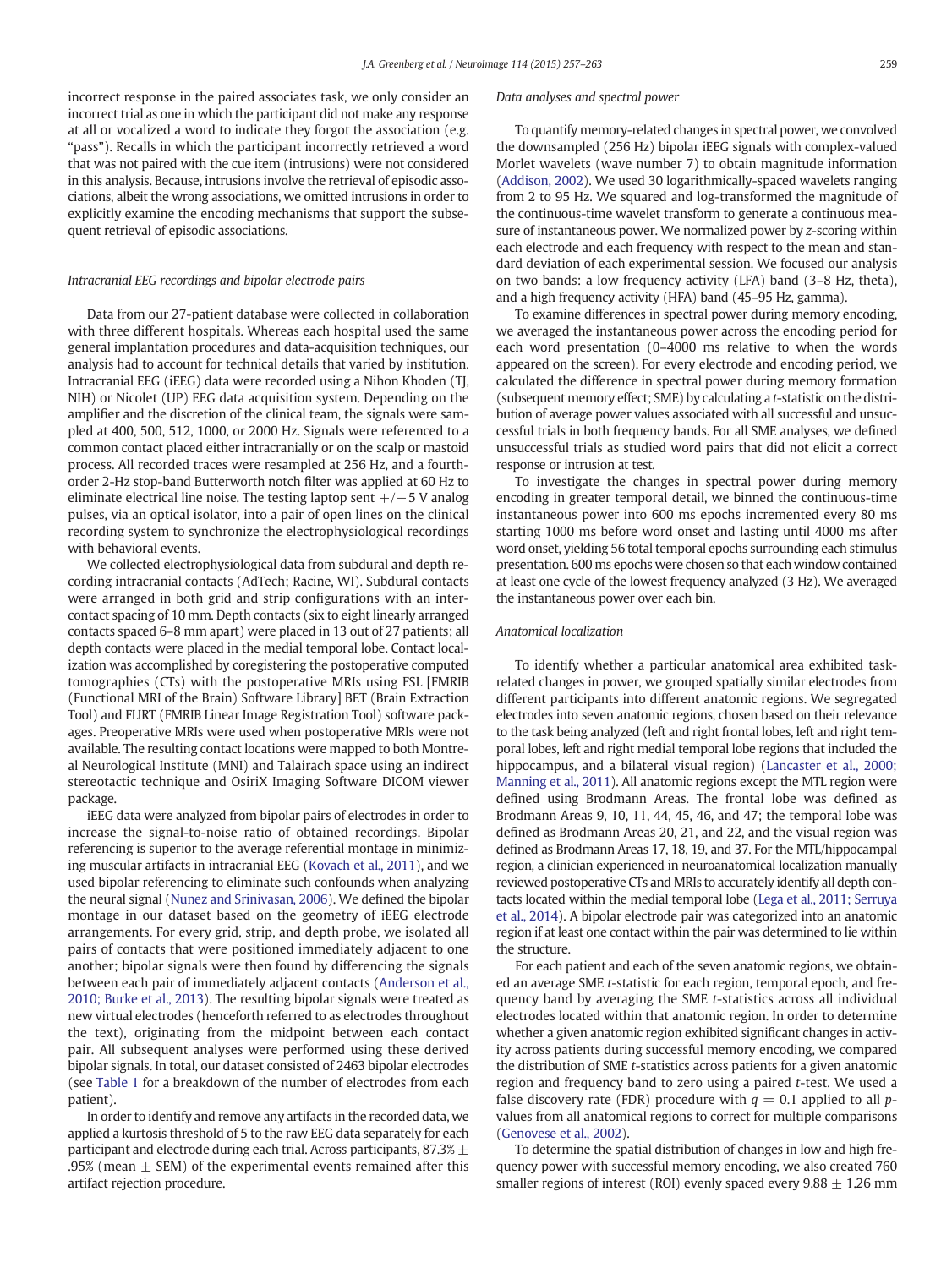on the cortical surface of a Montreal Neurological Institute N27 standard brain. We grouped spatially similar electrodes from different participants by identifying electrodes that fell within 12.5 mm of each ROI. Only regions that had electrodes from five or more participants were included in this analysis (Fig. 1b).

In order to determine whether these smaller ROIs exhibited significant differences in spectral power between successful and unsuccessful memory encoding across participants, we used a permutation procedure. For every electrode in every participant, we calculated a t-statistic comparing the recalled and non-recalled distributions in low and high frequency power over the encoding period. We grouped electrodes within each ROI by taking the average of the t-statistics within participants, and then for each ROI calculated the summed t-statistic across all participants with electrodes in that ROI. We then permuted the trial labels for the trial types 1000 times and calculated a distribution of summed *t*-statistics across participants for each ROI. To generate a *p*value for the differences in power for a given ROI, we determined the position of the true summed t-statistic in the distribution of permuted summed t-statistics. The permutation procedure thus decreases the influence of the number of patients on the p-value for any one ROI. As with the larger anatomic regions, we then used a false discovery rate (FDR) procedure with  $q = 0.01$  applied to all p-values from all ROIs to correct for multiple comparisons (Genovese et al., 2002).

To visualize the spatially precise changes in spectral power across all participants, we identified ROIs that exhibited a significant ( $p < 0.005$ , FDR corrected across all ROIs) difference in spectral power between successful and unsuccessful memory encoding for each frequency band. Cortical topographic plots were rendered by assigning each vertex in the 3D rendered image of the standard brain the average t-statistic for that ROI across participants. All colored regions, independent of color intensity, identically indicate one-tailed significance at the  $p < 0.005$ level as determined by the permutation procedure.

#### Results

Twenty seven participants with medication-resistant epilepsy who underwent a surgical procedure for placement of intracranial electrodes for seizure monitoring participated in a paired associates episodic verbal memory task during their hospital stay (Fig. 1a). Participants studied  $235 \pm 42$  (mean  $\pm$  SEM) word pairs. Participants successfully recalled  $40.5\% \pm 5.7\%$  words. On  $9.8\% \pm 1.9\%$  of trials, participants responded with intra-list intrusions (ILI). Participants responded with prior-list intrusions (PLI) on  $2.7\% \pm 0.6\%$  of trials and with extra-list intrusions (ELI) on  $4.8\% \pm 1.4\%$  of trials. All other study word pairs were not successfully recalled (the patient either made no response to the corresponding test probe, responded with a non-word vocalization, or said 'pass'). The mean response times across patients were  $1930 \pm 127$  ms for correct responses, 2848  $\pm$  153 ms for intra-list intrusions, 2864  $\pm$ 200 ms for prior-list intrusions,  $2902 \pm 194$  ms for extra-list intrusions, and 3560  $\pm$  220 ms for pass trials (Fig. 1c). A one-way repeated measures ANOVA revealed no significant main effect of the number of items presented between study and test (study-test lag) on recall probability (Fig. 1d;  $F_{(4,56)} = 1.70, p = .16$ ).

In order to identify the neural mechanisms underlying the successful formation of associative memory, we calculated the difference in oscillatory power between successful and unsuccessful memory encoding for every frequency at every time point during encoding in each anatomic region (Fig. 2a). On average, across participants we observed that the largest differences arose in low (3–8 Hz; LFA) and high (45–95 Hz; HFA) frequency activity. To investigate these changes more rigorously, we focused our subsequent analyses on these two frequency ranges in seven anatomic regions across participants. Most anatomic regions exhibited a decrease in LFA across the encoding period during successful compared to unsuccessful memory encoding (Fig. 2b). Regions exhibiting significant decreases across all participants ( $p < .05$ , two-tailed, FDR corrected; two green asterisks in Fig. 2b) included the left frontal lobe  $(t(12) = -3.99, p < .05)$ , the left temporal lobe  $(t(15) = -4.61,$  $p < .05$ ), and the bilateral visual region (t(17) =  $-4.66$ ,  $p < .05$ ).

We visualized the specific anatomic locations that exhibited significant changes in LFA between successful and unsuccessful memory encoding across participants (Fig. 2c; see Methods). We rendered all regions of interest (ROIs) exhibiting significant differences across participants ( $p < 0.005$ , permutation procedure; see Methods), where color intensity represents the average t-statistic across participants with electrodes in that ROI. As when examining anatomic regions, we found significant decreases in LFA in the left frontal and temporal lobes. Notably, we did find some ROIs with significant increases in LFA during successful memory encoding in the right temporo-parietal junction, although the number of regions was not large enough to generate significant differences when examining anatomic regions (Fig. 2b, c).

When we examined changes in high frequency activity, we found that most anatomic regions exhibited an increase in HFA across the encoding period during successful versus unsuccessful memory encoding (Fig. 2d). Regions exhibiting a significant increase across all participants ( $p < .05$ , two-tailed, FDR corrected; two green asterisks in Fig. 2d) were the left frontal lobe ( $t(12) = 2.64$ ,  $p < .05$ ), the left temporal lobe ( $t(15) = 2.47$ ,  $p < .05$ ), and the bilateral visual region ( $t(17) =$ 6.08,  $p <$  .05). The left MTL region also showed a reliable increase in HFA across subjects, but this difference did not survive FDR correction  $(t(7) = 2.57, p < .05$ ; one green asterisk).

We also visualized the specific locations that exhibited changes in HFA across participants and found similar increases in the left frontal, left temporal, bilateral MTL and visual areas (Fig. 2e). We did note some specific areas with decreases in HFA in the right frontal lobe, the orbitofrontal cortex, and notably just anterior to the increases observed in the left temporal lobe. Again, these specific ROIs were not extensive enough to elicit changes in broader anatomic regions.

Because high frequency activity has been found to be highly correlated with single unit and BOLD activity (Mukamel et al., 2005; Manning et al., 2009; Ray and Maunsell, 2011b; Magri et al., 2012), we investigated HFA changes in greater temporal detail to identify networks involved in successful paired associates encoding (see Methods). For every temporal epoch and every anatomic region, we computed the average SME t-statistic across all participants to generate a detailed time course for changes in high frequency activity during successful encoding (Fig. 3a; red trace). We similarly examined the precise time course of LFA in all anatomic regions (Fig. 3a; green trace).

In order to assess whether changes in HFA and LFA exhibited a progression in time across anatomic regions, we examined the average time point where the SME reached its maximum value across participants. Specifically, we compared the times of peak differences in HFA power between successful and unsuccessful encoding by finding peaks in HFA t-statistics across time for each region. HFA peaked in the bilateral visual ROI at 971  $+/-$  251 ms, followed by peaks in the left MTL  $(1640 +/- 408 \text{ ms})$ , the left temporal lobe  $(2079 +/- 252 \text{ ms})$ , and the left frontal lobe (2373 +/ $-$  209 ms; Fig. 3b, c, red trace). We performed a one-way ANOVA to test for differences in mean peak HFA time across the four regions of interest (bilateral visual, left MTL, left temporal, and left frontal) and found that across-subject mean peak HFA times differed significantly ( $F_{(3,52)} = 6.37, p = .001$ ).

We performed post-hoc unpaired t-tests to directly compare the distribution of mean peak HFA times across participants. Post-hoc t-tests revealed that the left temporal and the left frontal lobes activated significantly after the visual regions during successful encoding ( $p < 0.01$ ; see Fig. 3c). Furthermore, the left MTL trended to activate significantly before the left frontal region ( $p < 0.1$ ). Overall, these timing analyses suggest that successful encoding occurs in two distinct networks: a posterior visual network that occurs very early after the presentation of items and a left frontal–temporal network that activates after the visual region. The left MTL appears to activate in between these two networks. Importantly, these data are consistent with similar findings using HFA to map memory encoding in free recall (Burke et al., 2014).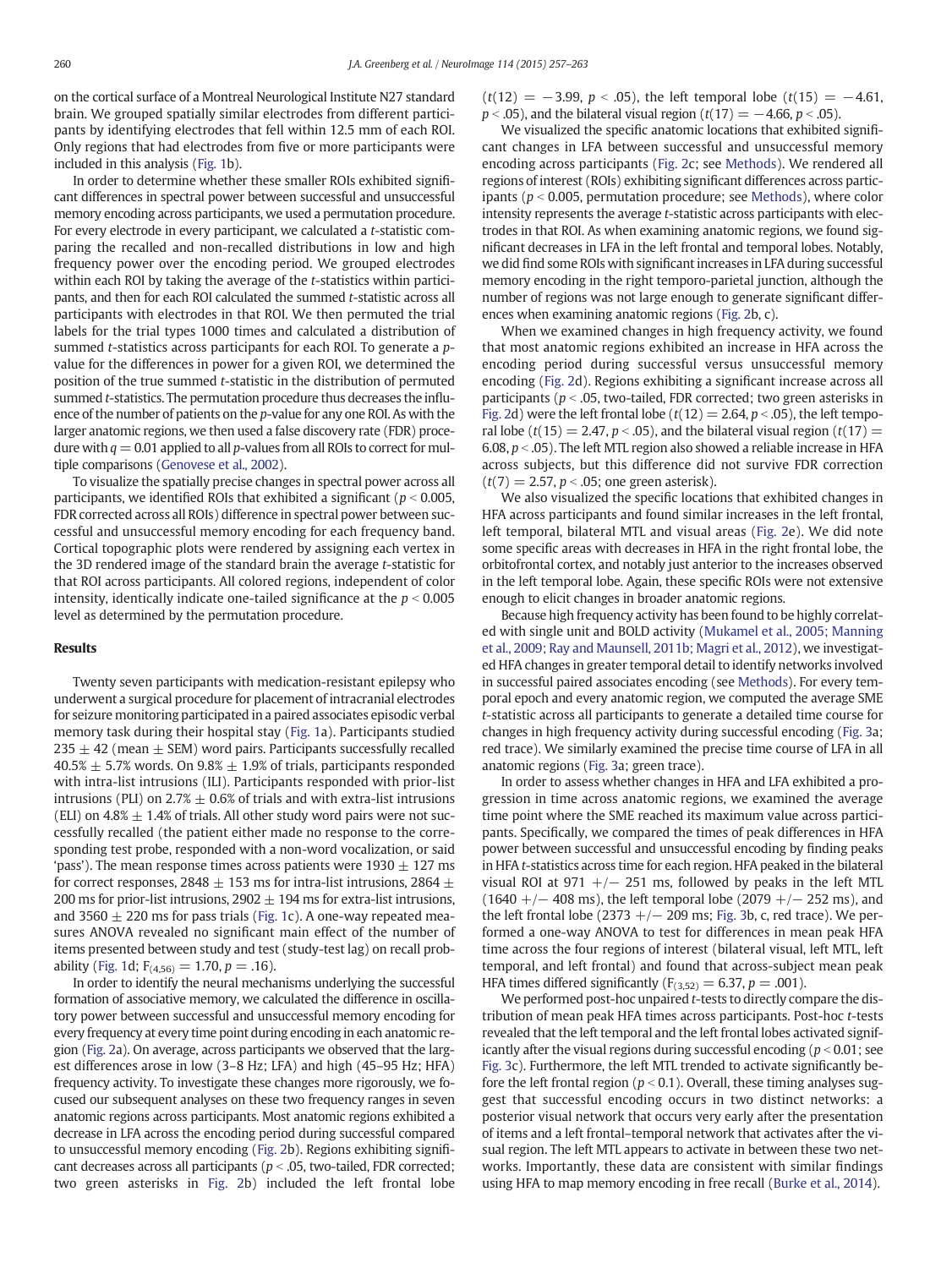

Fig. 2. a) Time frequency plots, showing across-subject average t-statistics for each anatomic region comparing successful to unsuccessful memory encoding. Frequencies are divided into 30 logarithmically-spaced bands ranging from 2 to 95 Hz. b) Average t-statistics across all participants for theta activity (3–8 Hz) for each anatomic region comparing successful to unsuccessful memory encoding. Regions exhibiting significant changes in LFA during successful encoding are represented with two green asterisks (FDR corrected; see Methods). Error bars represent standard error of the mean. c) Spatial ROIs exhibiting significant differences in LFA during successful memory encoding. Only ROIs exhibiting significant differences are colored. Blue and red represent significant (after correcting for multiple comparisons) decreases and increases in power, respectively. d) Average t-statistics across all participants for high frequency activity for each anatomic region comparing successful to unsuccessful memory encoding. Regions exhibiting significant changes in HFA during successful encoding are represented with two green asterisks (FDR corrected; see Methods). Error bars represent standard error of the mean. e) Spatial ROIs exhibiting significant differences in HFA during successful memory encoding.

## Discussion

In order to directly examine the neural correlates of associative memory formation, we investigated iEEG spectral power during successful encoding as 27 participants performed a paired associates task. We examined LFA (3–8 Hz, theta) and HFA (45–95 Hz) and found that successful encoding was accompanied by broad decreases in LFA and corresponding increases in HFA. We found these changes most concentrated in the left temporal and frontal lobes and in the visual and MTL regions, although we also found smaller specific increases in LFA in the right temporal lobe and decreases in HFA in the right frontal lobe. We additionally found a temporal propagation of HFA increases from posterior to left anterior brain regions during successful memory encoding.

The changes in low and high frequency spectral power observed here are similar to previous analyses examining successful encoding during other verbal episodic memory tasks. In particular, successful encoding during a free recall task is characterized by an overall skew in power toward higher frequencies at the expense of lower frequencies, and a similar posterior to anterior progression of HFA (Burke et al., 2013,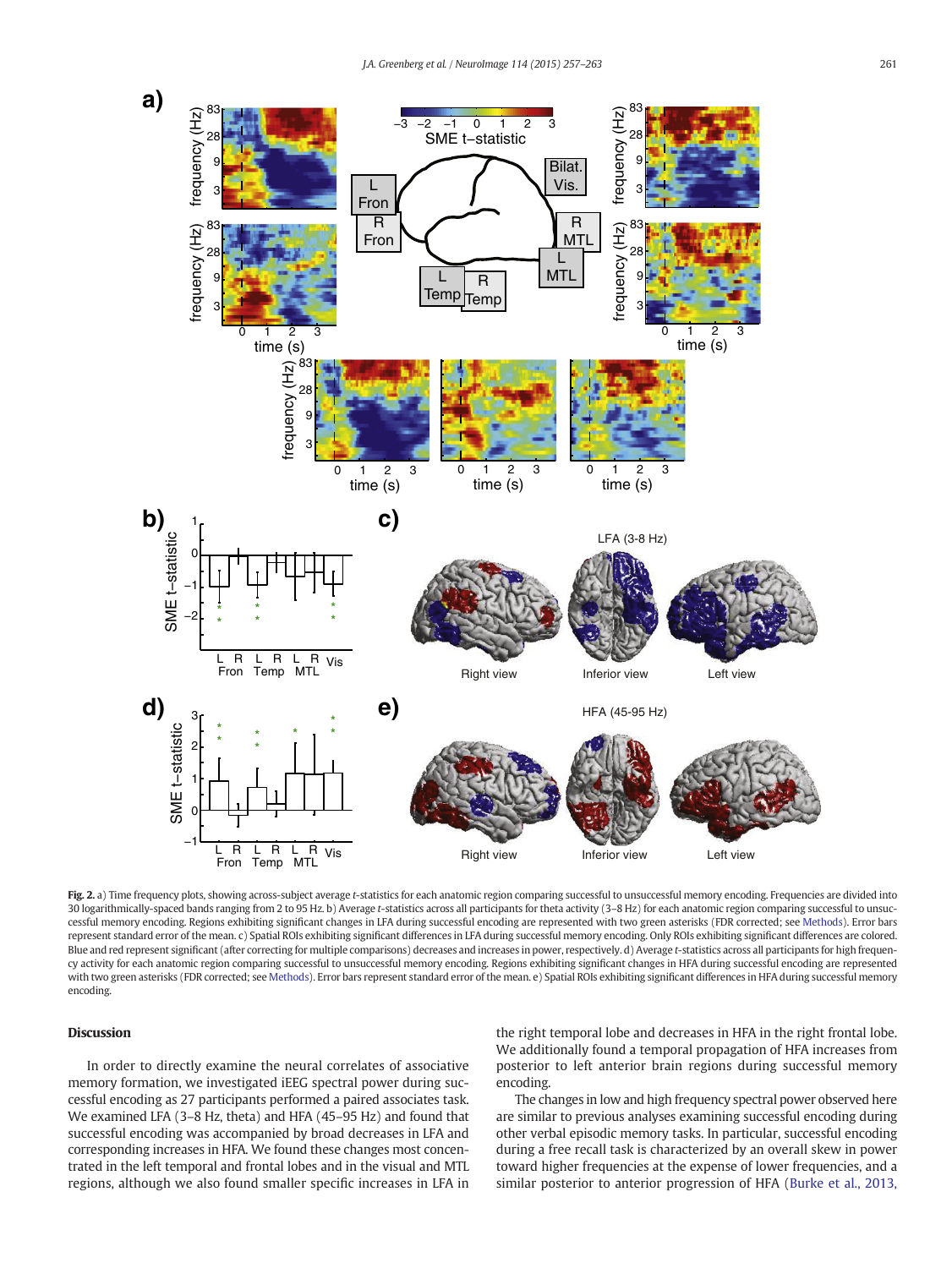

Fig. 3. a) Temporal evolution of the average HFA (red) and LFA (green) SME t-statistic across all participants in the bilateral visual, left MTL, left temporal, and left frontal lobe regions (see Methods). Line thickness represents standard error of the mean. b) The mean and SEM of the HFA peak times across all patients for each anatomic region. The curly brackets (with asterisks) represent timing differences between two regions where post-hoc t-tests revealed a significant difference (green color;  $p < 0.01$ ) or a trend towards significance (black color;  $p < 0.1$ ).

2014). The similarity in subsequent memory changes seen in both tasks is notable in that successful memory encoding in both tasks may rely on common cognitive processes. Computational models of memory encoding suggest that associative processes are critical for the type of encoding that supports later successful episodic memory retrieval (Kahana, 2012). The constrained nature of retrieval in the paired associates task contrasts with the highly unconstrained nature of retrieval in the free recall task (Underwood, 1945; Howard and Kahana, 2002; Polyn et al., 2009). In the latter, retrieval depends on the subjects ability to internally generate contextual cues to effectively search their memory. In contrast, the highly constrained nature of paired associates memory depends on the subject's ability to elaborate temporally defined associations among the concurrently processed list items.

Here we note a prominent decrease in LFA power during encoding. The observed decreases in theta activity have now been noted across many different studies of the electrophysiological correlates of human memory (Hanslmayr and Staudigl, 2013). This is surprising given the extensive animal literature demonstrating that hippocampal theta activity positively correlates with spatial memory formation. Rodent hippocampal theta organizes place cell firing and acts as a gate that selectively allows new information from the entorhinal cortex to reach the CA1 region of the hippocampus during encoding (Hasselmo and Stern, 2014). Given that rodent spatial memory is hypothesized to be the evolutionary origin of human episodic memory (Buzsaki and Moser, 2013), it is no wonder that the field has largely assumed that theta activity benefits memory formation (Klimesch et al., 1996; Molle et al., 2002; Sederberg et al., 2003; Hanslmayr et al., 2011; Lega et al., 2011; Caplan and Glaholt, 2007). This assumption is usually the starting point for many investigations regarding the neural correlates of human memory and, naturally, there has been a confirmation bias to detect positive increases in theta power during memory formation.

However, it has become clear that the single largest and most consistent electrophysiological effect that correlates with memory formation is a decrease in theta power (Sederberg et al., 2007; Guderian et al., 2009; Matsumoto et al., 2013; Burke et al., 2013, 2014). These decreases are present both in the hippocampus and in the neocortex. Although one possibility is that the observed theta decreases may be related to encoding mechanisms that benefit unconstrained retrieval during free recall (Hanslmayr and Staudigl, 2013), our data demonstrate robust decreases in LFA power during successful paired associates memory formation. Hence, theta decreases may reflect a more general process that marks memory formation irrespective of the retrieval process.

What do the decreases in theta activity tell us about how the brain forms episodic associations? Any interpretation will, at this point, remain speculative because there has not yet been an animal model to investigate these observed theta decreases in more detail. However, animal models in related behaviors that demonstrate similar decreases in theta power may provide some insight into why such decreases in theta activity may be important. Neural activity in mouse barrel cortex during active whisking involves a volley of information from thalamic neurons, which leads to pronounced decrease in theta power in this cortical region (Poulet and Petersen, 2008; Poulet et al., 2012). These decreases were traced to a reduced correlation between individual neurons, which may enable more efficient local computation (Harris and Thiele, 2011). Hence, one possibility is that the decreases in theta activity that we observe during episodic encoding may reflect decreases in neuronal correlations across the cortex and the medial temporal lobe, increasing the amount of information that can be stored in the overall network.

Our data also demonstrate that HFA increases during the successful formation of associations. HFA has been linked to underlying multiunit activity (Manning et al., 2009; Ray and Maunsell, 2011a) and likely reflects large scale increases in neural firing in the many thousands of neurons beneath the intracranial electrode (Miller et al., 2009). HFA can therefore be considered as a surrogate for general neural activation and, when elevated, suggests that part of the brain is participating in memory formation (Burke et al., 2015). Indeed, the increases in HFA observed here are consistent with previous studies reporting increases in left temporal lobe multi-unit activity during the formation of word– word pairs during a paired associates task (Ojemann and Schoenfield-McNeill, 1998).

Our data suggest that HFA propagates across the cortex in an overall posterior to anterior direction during memory encoding. This result is similar to previous studies of encoding that have also shown a highly conserved spatiotemporal propagation of HFA during encoding (Burke et al., 2013, 2014). However, despite the clear progression of HFA during encoding, it is unclear what such activity represents. One possibility is that the HFA posterior to anterior progression may be phase-locked to a lower frequency traveling wave that, together, transmits information across the cortex. This mechanism has been shown in human intracranial recordings to transmit gamma burst activity at a rate of 0.7 to 2.1 m/s (Bahramisharif et al., 2013). The functional role of traveling waves in memory processing remains an open question.

In this manuscript, we were interested in the formation of new associations, as reflected by neural activity in the post-stimulus time interval. However, we make two additional notes. First, recent work has pointed to the importance of particular cognitive states in the encoding of new associations, as reflected by activity in the pre-stimulus time interval (Guderian et al., 2009; Merkow et al., 2014). Because the neural correlates of pre- and post-stimulus activity have been shown to be inversely proportional (see Supplemental Fig. 2, Fell et al., 2011), we suggest that the cognitive operations reflected by these activations are distinct. Second, recent evidence has suggested that LFA and HFA are not independent, and can interact with one another through phaseamplitude coupling (Bahramisharif et al., 2013). Whether such phase amplitude coupling is directly related to associative memory encoding and is linked to the observed changes in power remains a question for future investigation.

In conclusion, we find that the observed changes in LFA and HFA with successful memory encoding during a paired associates memory task, similar to patterns observed in other episodic memory paradigms, may reflect the neural mechanisms underlying the formation of associations. The decreases in LFA, increases in HFA, and progression of HFA activity from posterior to left anterior regions of the brain underlie a